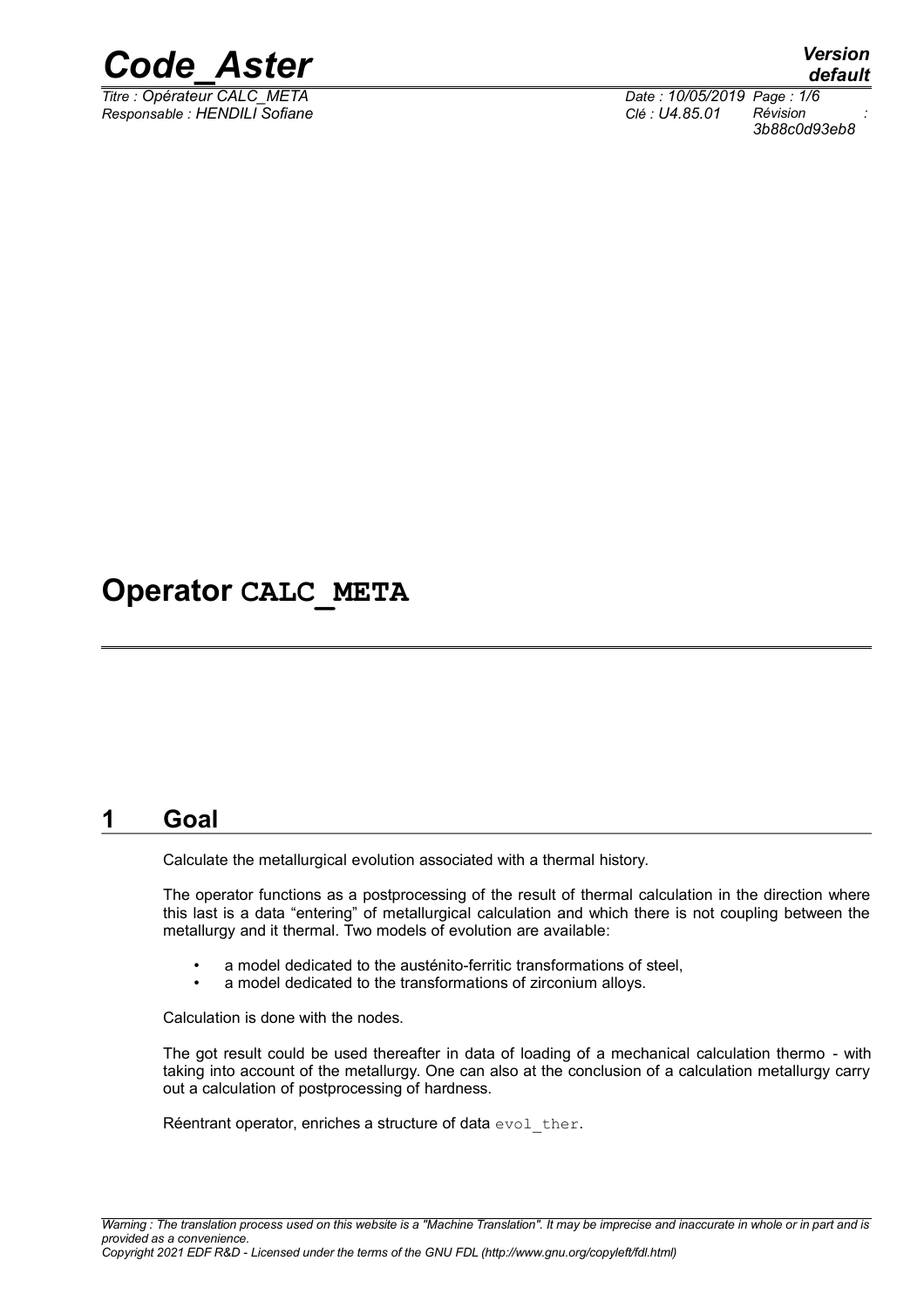*Titre : Opérateur CALC\_META Date : 10/05/2019 Page : 2/6 Responsable : HENDILI Sofiane Clé : U4.85.01 Révision :*

*default*

*3b88c0d93eb8*

# **2 Syntax**

```
temper = CALC_META (
    ◊ reuse = temper,
    ♦ MODEL = Mo , [model] 
    ◆ CHAM_MATER = chmat , let (cham_mater)
    \Diamond / ALL = 'YES',
       / GROUP MA = lgrma, [1 \text{ gr maille}]♦ RESULT = temper, [evol_ther]
    \blacklozenge ETAT INIT = F (
         ♦ / META_INIT_ELNO = phasinit, [map]
            / EVOL THER = temper [evol ther]
              \longrightarrow \overline{}/ NUME INIT = nuini temper, [I]
                 / INT = to, [R]
                   \sqrt{C} CRITERION = 'RELATIVE' [DEFECT]
                        \Diamond PRECISION = / 1.E-6 [DEFECT]
                                    / prec [R]
                      / CRITERION = 'ABSOLUTE'
                        ♦ PRECISION =/prec [R]
              ),
    \blacklozenge BEHAVIOR = F (
         \triangleleft RELATION = / 'STEEL',
                      / 'ZIRC',
      If RELATION = 'STEEL' 
      { 
         ◊ / LOI_META = 'WAECKEL', [DEFECT]
      } 
    If RELATION = 'ZIRC'
      { 
         ◊ / LOI_META = 'EDGAR', [DEFECT]
      } 
         \Diamond / ALL = 'YES', [DEFECT]/ GROUP_MA = lgrma, [l_gr_maille]
              ),
    ◊ OPTION = | 'DURT_ELNO',
              | 'DURT_NOEU',
              | 'META_ELNO',
              | 'META_NOEU',
          )
```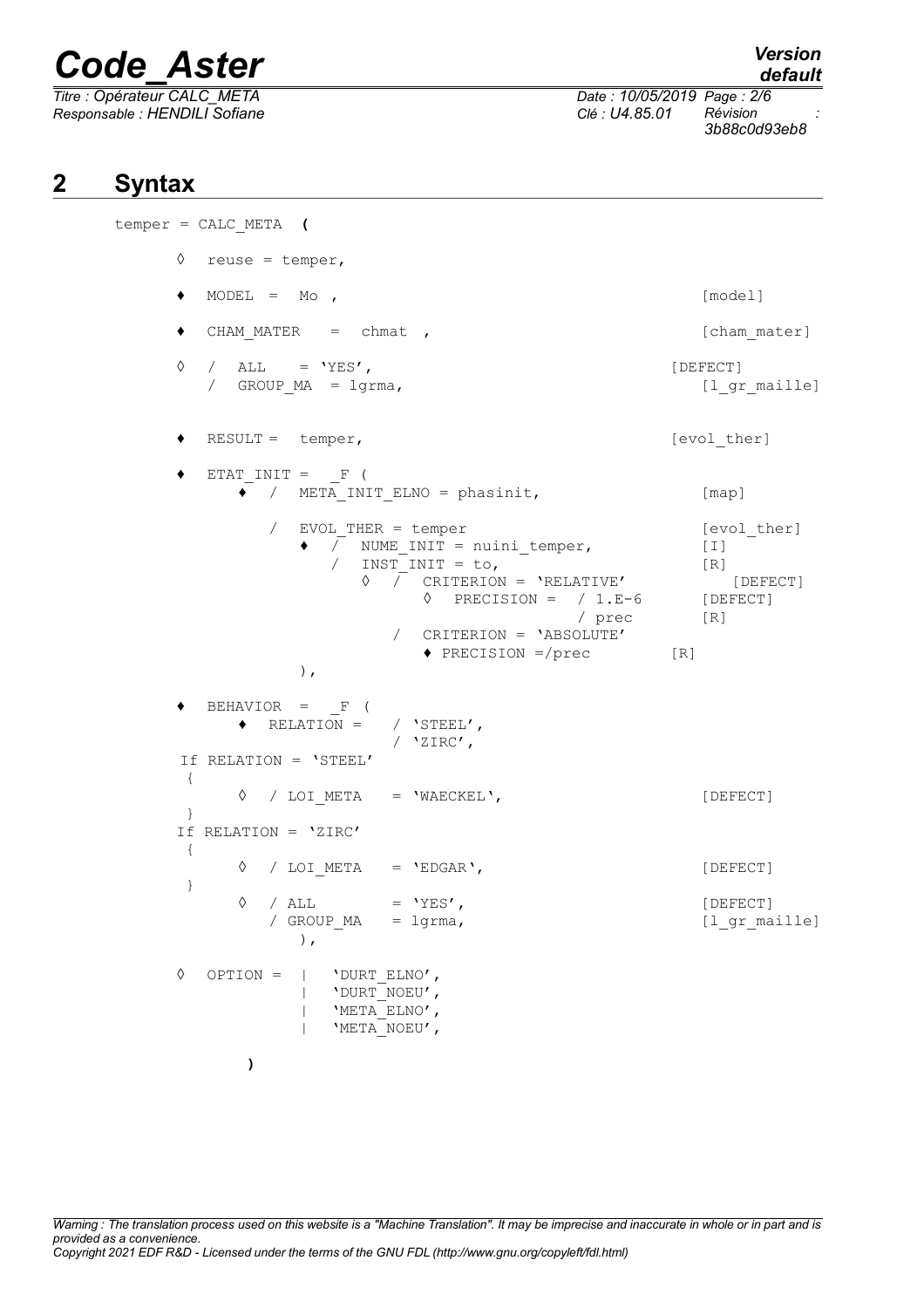*Titre : Opérateur CALC\_META Date : 10/05/2019 Page : 3/6 Responsable : HENDILI Sofiane Clé : U4.85.01 Révision :*

*3b88c0d93eb8*

# **3 Operands**

#### **3.1 Operands MODEL / CHAM\_MATER**

 $\triangleleft$  MODEL = Mo,

Name of the model whose elements are the object of metallurgical calculation.

CHAM MATER = chmat,

Name of the field of affected material on the model Mo.

#### **3.2 Operand RESULT**

 $RESULT = temper,$ 

Name of the result  $evol$  ther resulting from a thermal calculation from which a metallurgy calculation is done. This result will be at the conclusion of the calculation enriched by the metallurgical evolution of field, internal fields of variables of which the number and the significance depend on the model on transformation used (cf [§3.3.1]).

#### **3.3 Selection of the meshs concerned with calculation**

Keywords ALL and GROUP MA allow the user to choose the meshs on which it wishes to do his elementary calculations of postprocessing.

```
/ ALL = 'YES'
```
All the meshs (carrying finite elements) will be treated. It is the value by default.

/ GROUP\_MA = l\_grma

Only meshs included in  $1$  grma will be treated.

#### **3.4 Keyword BEHAVIOR**

 $BEHAVIOR =$ 

Inform the metallurgical model of evolution used. One can use only one model of evolution per calculation.

#### **3.4.1 Operand RELATION**

- RELATION =  $/$  'STEEL', /'ZIRC',
- / 'STEEL'

Is used to specify the execution of the calculation of the metallurgical transformations of steel, around 800°C, of a ferritic phase (ferrite, pearlite, bainite, martensite) to an austenitic phase (and conversely with cooling). The model with the heating and cooling are different (the selection of this model is done according to the keyword  $LOI$  META). Steel gives five phases like internal variables:

- - $VI$  : proportion of the phase ferrite;
	- $V2$ : proportion of the phase pearlite;
	- *V3* : proportion of the phase bainite;
	- *V4* : proportion of the phase martensite;
	- *V* 5 : proportion of the phase austenite.

The sum of all the phases must be equal to 1.0. If it is not not the case (with a margin of 1 %), an alarm is emitted.

The data materials necessary must be indicated in DEFI\_MATERIAU under the keyword META\_ACIER.

/ 'ZIRC'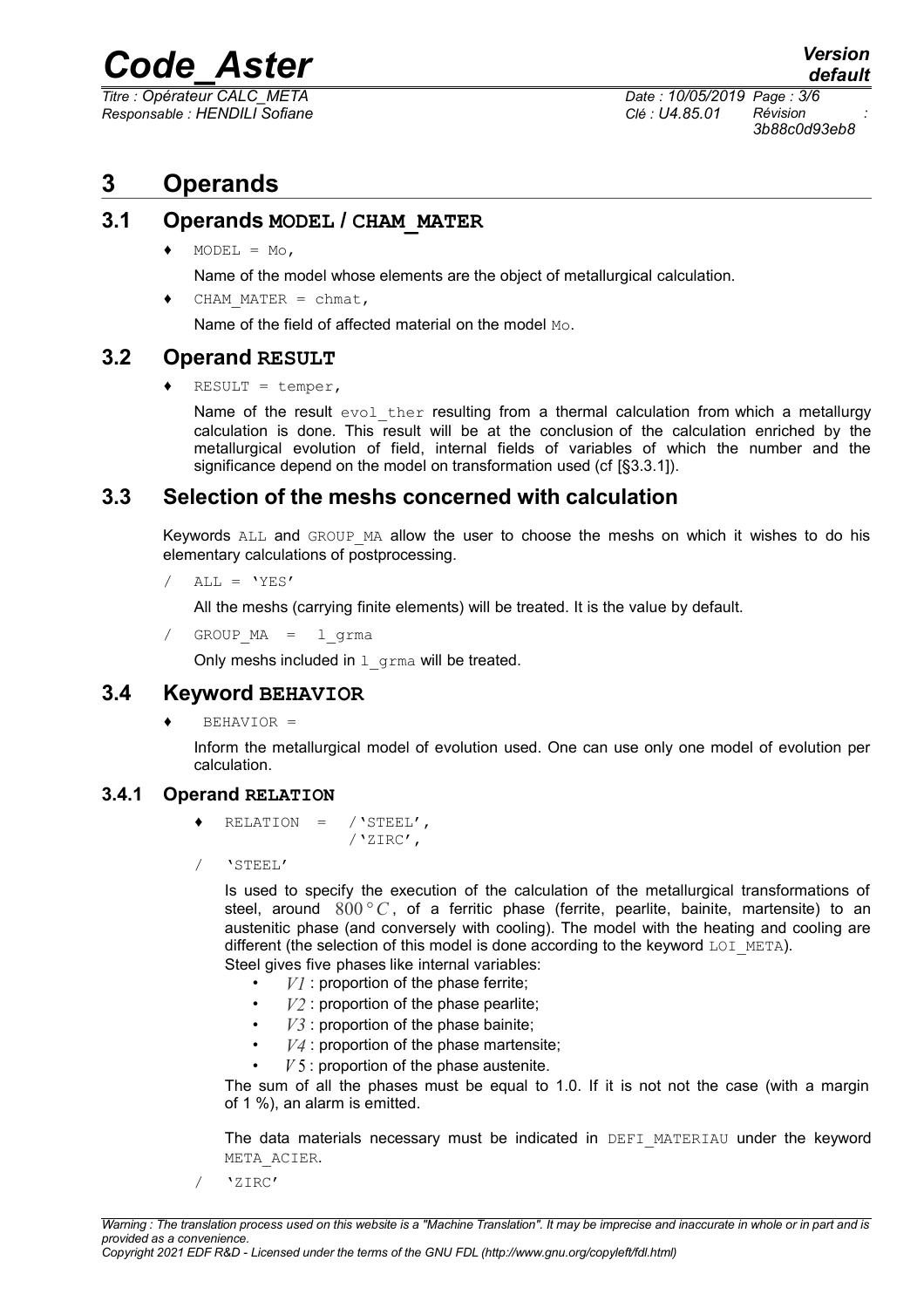*Responsable : HENDILI Sofiane Clé : U4.85.01 Révision :*

*Titre : Opérateur CALC\_META Date : 10/05/2019 Page : 4/6 3b88c0d93eb8*

*default*

Is used to specify the execution of calculation for the metallurgical transformation (with cooling) of alloys of zirconium, a compact hexagonal phase to a cubic phase centered around 800 $\degree$  *C* (the selection of this model is done according to the keyword LOI META). Zircaloy gives three phases like internal variables:

- $VI$  : proportion of the cold phase  $\alpha$ ;
- *V* 2 : initially without significance and obligatorily no one; for a postprocessing, fraction of phase  $\alpha$  is data by  $VI + V2$ ;
- $V3$ : proportion of the hot phase  $\beta$ .

The sum of all the phases must be equal to 1.0. If it is not the case (with a margin of 1 %), an alarm is emitted.

The data materials necessary must be indicated in DEFI\_MATERIAU under the keyword META\_ZIRC.

#### **3.4.2 Operand LOI\_META**

```
If RELATION = 'STEEL'
 { 
     ◊ / LOI_META = 'WAECKEL', [DEFECT]
 } 
If RELATION = 'ZIRC'
 { 
     ◊ / LOI_META = 'EDGAR', [DEFECT]
 }
```
Is used to specify the metallurgical model used:

- For steel, the model of Waeckel (see R4.04.01);
- For Zircaloy, model EDGAR (see R4.04.04).

The model of Waeckel adds three internal variables to those describing the phases of steel:

- $V$  6 : austenitic size of grain;
- *V* 7 : temperature at the points of Gauss;
- *V* 8 : martensitic temperature of transformation.

Model EDGAR adds two internal variables to those describing the phases of Zircaloy:

- $V<sub>4</sub>$ : temperature with the nodes;
- *V* 5 : time corresponding is at the initial temperature of transformation to balance if the fraction of phase  $\alpha$  1 is worth initially, that is to say at the temperature of end of transformation to balance if the fraction of phase  $\alpha$  0 are worth initially. This variable is used to calculate speed with the heating, respectively with cooling (method of the slipping secant), which is used to determine the initial temperatures of transformation to the heating or cooling.

#### **3.4.3 Operands ALL / GROUP\_MA**

 $\Diamond$  / ALL = 'YES', GROUP  $MA = 1$ grma ,

> The meshs specify on which the model is used and allows DEto affect calculation that on under part of the total grid.

#### **3.5 Keyword ETAT\_INIT**

 $ETAT$   $INT$  =

```
/ META INIT ELNO = phasinit,
```
*Copyright 2021 EDF R&D - Licensed under the terms of the GNU FDL (http://www.gnu.org/copyleft/fdl.html)*

*Warning : The translation process used on this website is a "Machine Translation". It may be imprecise and inaccurate in whole or in part and is provided as a convenience.*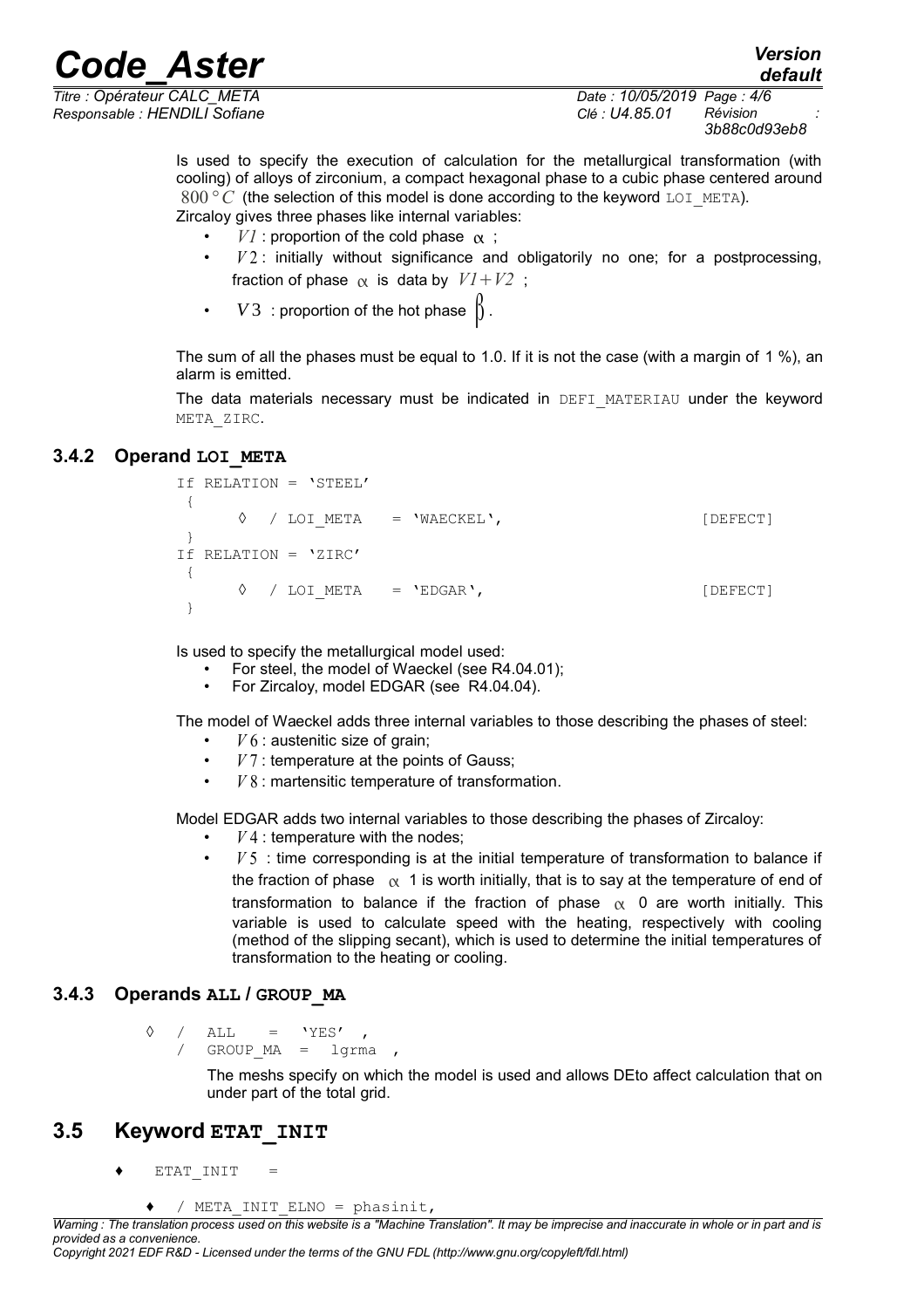*Responsable : HENDILI Sofiane Clé : U4.85.01 Révision :*

*Titre : Opérateur CALC\_META Date : 10/05/2019 Page : 5/6 3b88c0d93eb8*

/ EVOL THER = temper

Initial metallurgical state.

Caution: The thermal structure of data EVOL THER for the initial state must be the same one as that enriched by the order.

#### **3.5.1 Operand META\_INIT\_ELNO**

/ META\_INIT\_ELNO = phasinit

Defines the assignment of the field of internal variables initial constant by element starting from a map defined by CREA\_CHAMP. Only the variables whose initial assignment has a direction are to be informed. One thus informs only the variables corresponding to a proportion of phase, more possibly that corresponding in keeping with austenitic grain if it is not worthless.

In the case of 'ACIER', one informs obligatorily all phases and size of grain, if not the code stops in fatal error.

If the user did not inform the sum of the cold phases correctly, it is the code which will replace by the sum calculated starting from the data. An alarm will then be emitted.

In case of 'ZIRC', one informs obligatorily all phases and time corresponding to the initial temperature of transformation to balance if not the code stops in fatal error.

#### **3.5.2 Operands EVOL\_THER / NUME\_INIT / INST\_INIT / PRECISION / CRITERION**

```
/ EVOL_THER = temper
        \overline{\bullet}/NUME INIT = nuini temper,
          / INST INIT = to,
         \Diamond /CRITERE = 'RELATIVE'
                  \Diamond PRECISION =/1.E-6
                                     / prec
             /CRITERE = ' ABSOLU'
                    ♦ PRECISION =/prec
                      \lambda.
```
The concept defines  $evol$  ther in which one will extract the initial state from which calculation will be carried out. This concept must contain metallurgical sizes.

The definition of the initial state can be done by stored sequence number or moment associated with calculation.

NUME INIT the definition starting from the stored sequence number allows and INST INIT the definition as from the moment of calculation allows.

In this case, PRECISION and CRITERION allow to define the precision and the criterion according to which the extraction will be carried out. If it CRITERION = 'ABSOLUTE' is selected, it is obligatory to inform the field PRECISION ; for CRITERION = 'RELATIVE', a precision of 1.E−6 by default is given, and can be possibly modified by informing the field PRECISION.

#### **3.6 Operand OPTION**

- ◊ OPTION =
- | 'DURT\_ELNO'

Hardness with the nodes by element starting from the metallurgical phases (cf [R4.04.01]).

| 'DURT\_NOEU'

Hardness with the nodes starting from the metallurgical phases (cf [R4.04.01]).